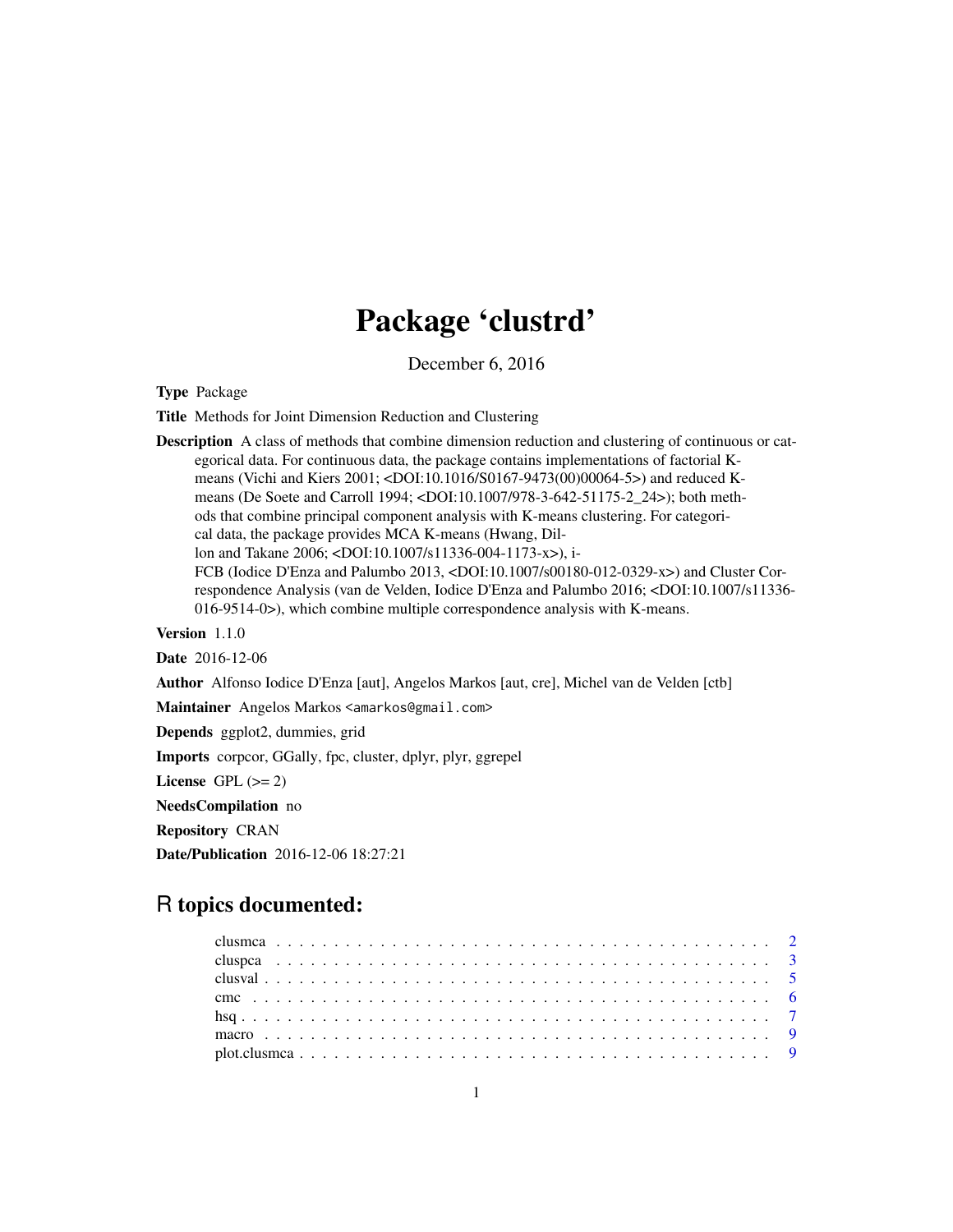#### <span id="page-1-0"></span> $2 \,$  clusmca  $\,$  clusmca  $\,$  clusmca  $\,$  clusmca  $\,$  clusmca  $\,$  clusmca  $\,$  clusmca  $\,$  clusmca  $\,$  clusmca  $\,$  clusmca  $\,$  clusmca  $\,$  clusmca  $\,$  clusmca  $\,$  clusmca  $\,$  clusmca  $\,$  clusmca  $\,$  clusmca

| Index |  |  |  |  |  |  |  |  |  |  |  |  |  |  |  |  |  |  |
|-------|--|--|--|--|--|--|--|--|--|--|--|--|--|--|--|--|--|--|
|       |  |  |  |  |  |  |  |  |  |  |  |  |  |  |  |  |  |  |
|       |  |  |  |  |  |  |  |  |  |  |  |  |  |  |  |  |  |  |
|       |  |  |  |  |  |  |  |  |  |  |  |  |  |  |  |  |  |  |
|       |  |  |  |  |  |  |  |  |  |  |  |  |  |  |  |  |  |  |
|       |  |  |  |  |  |  |  |  |  |  |  |  |  |  |  |  |  |  |

<span id="page-1-1"></span>clusmca *Joint dimension reduction and clustering of categorical data.*

#### Description

This function implements MCA K-means (Hwang, Dillon and Takane, 2006), i-FCB (Iodice D' Enza and Palumbo, 2013) and Cluster Correspondence Analysis (van de Velden, Iodice D' Enza and Palumbo, 2016). The methods combine variants of Correspondence Analysis for dimension reduction with K-means for clustering.

#### Usage

```
clusmca(data, nclus, ndim, method = "clusCA", alpha = .5,
nstart = 10, smartStart = NULL, gamma = TRUE, seed = 1234)
```
#### Arguments

| data       | Categorical dataset                                                                                                                                                                             |
|------------|-------------------------------------------------------------------------------------------------------------------------------------------------------------------------------------------------|
| nclus      | Number of clusters                                                                                                                                                                              |
| ndim       | Dimensionality of the solution                                                                                                                                                                  |
| method     | Specifies the method. Options are MCA for MCA K-means, iFCB for Iterative<br>Factorial Clustering of Binary variables and clusCA for Cluster Correspondence<br>Analysis (default = $"cluster$ ) |
| alpha      | Non-negative scalar to adjust for the relative importance of of MCA and K-<br>means in the solution (default = .5). Works only in combination with method = $"MCAk"$                            |
| nstart     | Number of random starts                                                                                                                                                                         |
| smartStart | If NULL then a random cluster membership vector is generated. Alternatively, a<br>cluster membership vector can be provided as a starting solution                                              |
| gamma      | Scaling parameter that leads to a similar spread in the object and attribute points<br>$(detault = TRUE)$                                                                                       |
| seed       | An integer that is used as argument by set. seed() for offsetting the random<br>number generator when smart Start = NULL. The default value is $1234$                                           |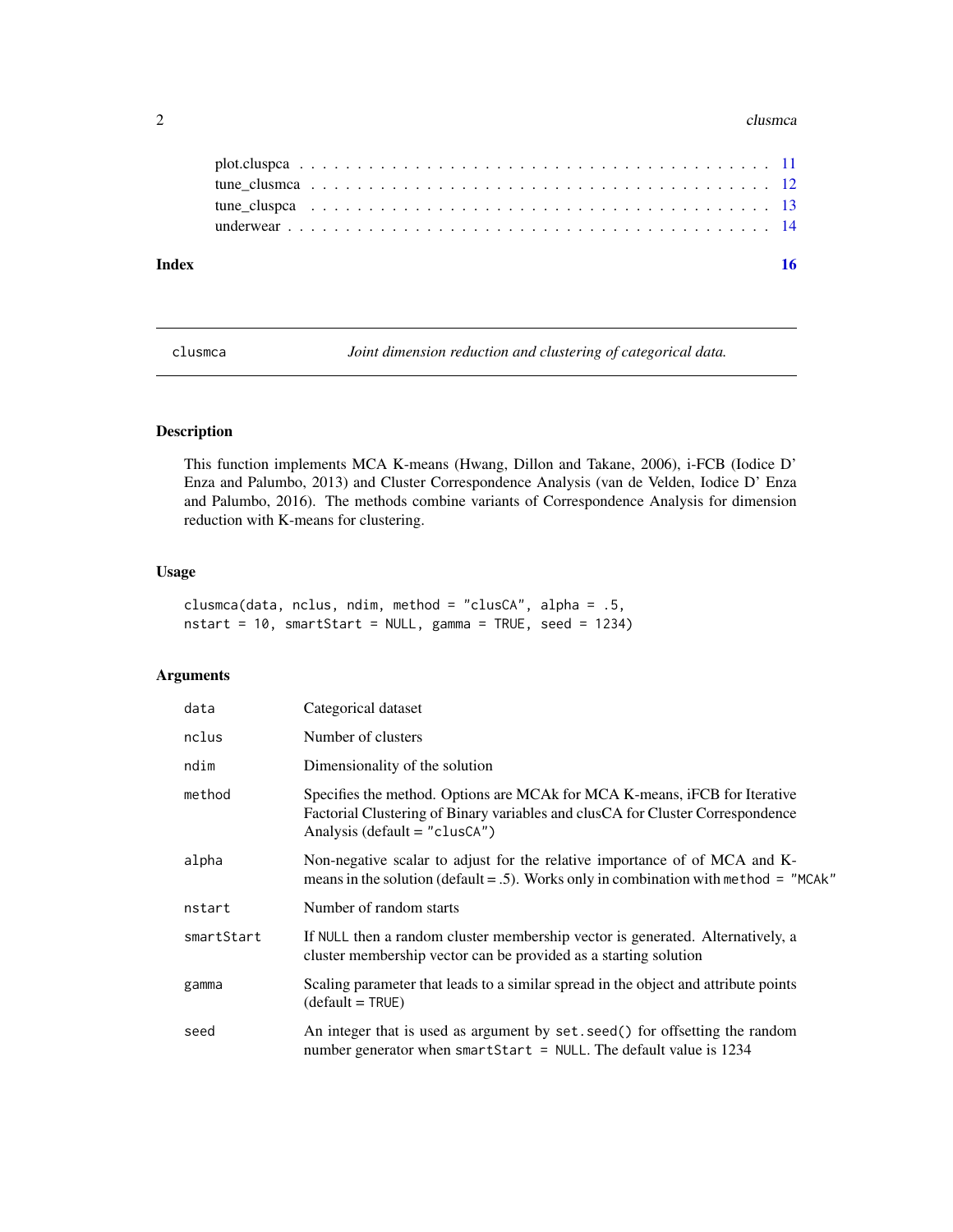#### <span id="page-2-0"></span>cluspca 3

#### Value

| obscoord  | Object scores                            |
|-----------|------------------------------------------|
| attcoord  | Varable scores                           |
| centroid  | Cluster centroids                        |
| cluID     | Cluster membership                       |
| criterion | Optimal value of the objective criterion |
| csize     | Cluster size                             |
| nstart    | A copy of nstart in the return object    |
| odata     | A copy of data in the return object      |

#### References

Hwang, H., Dillon, W. R. and Takane, Y. (2006). An extension of multiple correspondence analysis for identifying heterogenous subgroups of respondents, *Psychometrika*, 71, 161-171.

Iodice D'Enza, A. and Palumbo, F. (2013). Iterative factor clustering of binary data. *Computational Statistics*, *28*(2), 789-807.

van de Velden M., Iodice D'Enza, A. and Palumbo, F. (2016). Cluster correspondence analysis.*Psychometrika* (in press) DOI: 10.1007/s11336-016-9514-0

#### See Also

[cluspca](#page-2-1), [tune\\_clusmca](#page-11-1)

#### Examples

```
data(cmc)
# values of wife's age and number of children were categorized
# into three groups based on quartiles
cmc$W_AGE = ordered(cut(cmc$W_AGE, c(16,26,39,49), include.lowest = TRUE))
levels(cmc$W_AGE) = c("16-26","27-39","40-49")
cmc$NCHILD = ordered(cut(cmc$NCHILD, c(0,1,4,17), right = FALSE))
levels(cmc$NCHILD) = c("0","1-4","5 and above")
outclusMCA = clusmca(cmc[,-c(3,6,7)], 3, 2, method = "clusCA")
```
<span id="page-2-1"></span>cluspca *Joint dimension reduction and clustering of continuous data.*

#### **Description**

This function implements Factorial K-means (Vichi and Kiers, 2001) and Reduced K-means (De Soete and Carroll, 1994), as well as a compromise version of these two methods. The methods combine Principal Component Analysis for dimension reduction with K-means for clustering.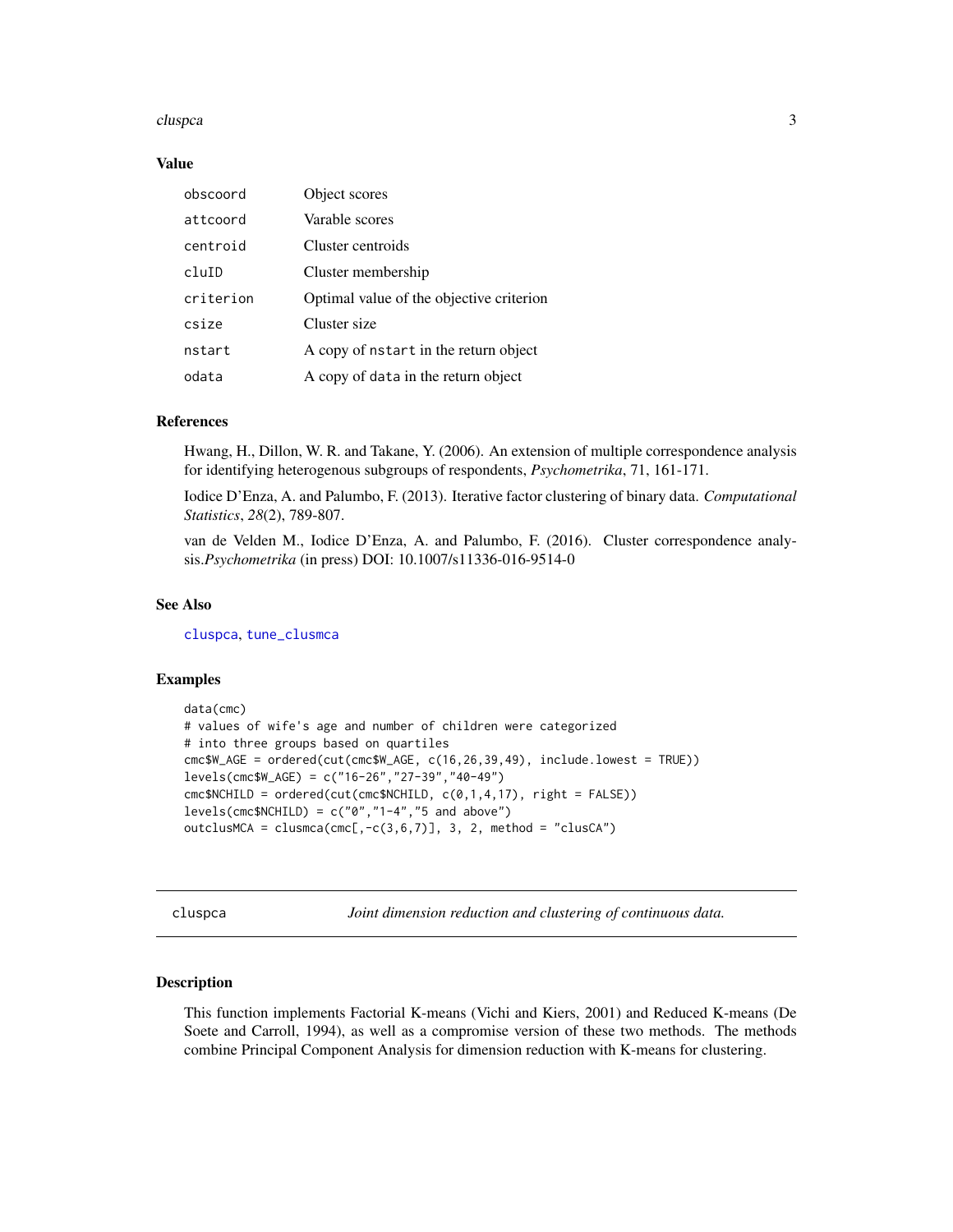#### Usage

```
cluspca(data, nclus, ndim, alpha = NULL, method = "RKM",
center = TRUE, scale = TRUE, rotation = "none", nstart = 10,
smartStart = NULL, seed = 1234)
```
#### Arguments

| data       | Continuous dataset                                                                                                                                                                                      |
|------------|---------------------------------------------------------------------------------------------------------------------------------------------------------------------------------------------------------|
| nclus      | Number of clusters                                                                                                                                                                                      |
| ndim       | Dimensionality of the solution                                                                                                                                                                          |
| alpha      | Adjusts for the relative importance of the two terms of Clustering and Dimension<br>Reduction; alpha = 1 reduces to PCA, alpha = $0.5$ to reduced K-means, and<br>alpha = $\theta$ to factorial K-means |
| method     | Specifies the method. Options are RKM for reduced K-means and FKM for<br>factorial K-means (default = $"RKM"$ )                                                                                         |
| center     | A logical value indicating whether the variables should be shifted to be zero<br>$centered (default = TRUE)$                                                                                            |
| scale      | A logical value indicating whether the variables should be scaled to have unit<br>variance before the analysis takes place ( $default = TRUE$ )                                                         |
| rotation   | Specifies the method used to rotate the factors. Options are none for no rotation,<br>varimax for varimax rotation with Kaiser normalization and promax for promax<br>rotation (default = "none")       |
| nstart     | Number of starts                                                                                                                                                                                        |
| smartStart | If NULL then a random cluster membership vector is generated. Alternatively, a<br>cluster membership vector can be provided as a starting solution                                                      |
| seed       | An integer that is used as argument by set. seed() for offsetting the random<br>number generator when smartStart = NULL. The default value is $1234$                                                    |
|            |                                                                                                                                                                                                         |

#### Value

| obscoord          | Object scores                           |
|-------------------|-----------------------------------------|
| attcoord          | Variable scores                         |
| centroid          | Cluster centroids                       |
| cl <sub>uID</sub> | Cluster membership                      |
| criterion         | Optimal value of the objective function |
| csize             | Cluster size                            |
| scale             | A copy of scale in the return object    |
| center            | A copy of center in the return object   |
| nstart            | A copy of nstart in the return object   |
| odata             | A copy of data in the return object     |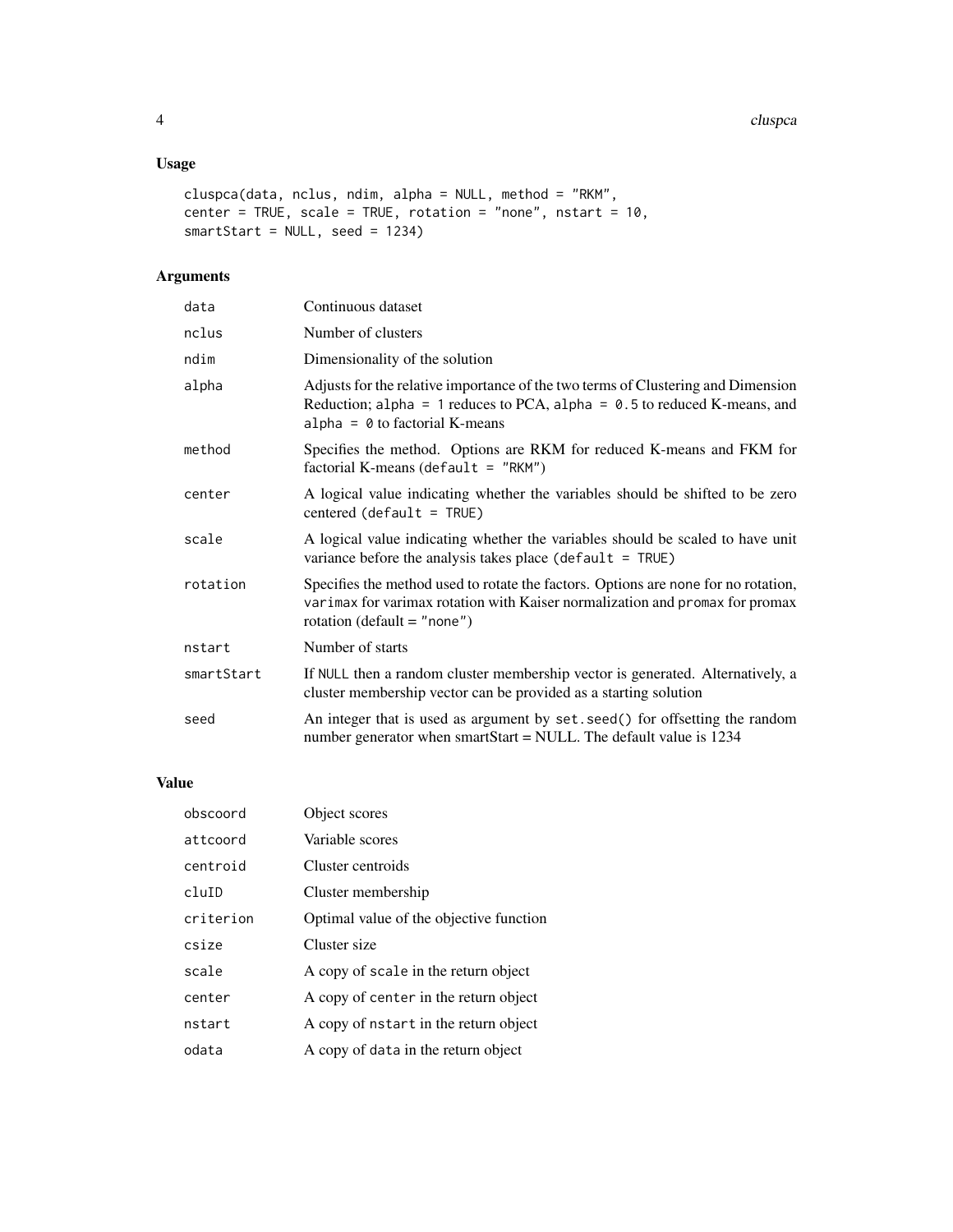#### <span id="page-4-0"></span>clusval 5

#### References

De Soete, G. and Carroll, J. D. (1994). K-means clustering in a low-dimensional Euclidean space. In Diday E. et al. (Eds.), *New Approaches in Classification and Data Analysis*, Heidelberg: Springer, 212-219.

Vichi, M. and Kiers, H.A.L. (2001). Factorial K-means analysis for two-way data. *Computational Statistics and Data Analysis*, 37, 49-64.

#### See Also

[clusmca](#page-1-1), [tune\\_cluspca](#page-12-1)

#### Examples

```
data(macro)
outRKM = cluspca(macro, 3, 2, method = "RKM", rotation = "varimax")
plot(outRKM, cludesc = TRUE)
```
clusval *Distance-based statistics for cluster quality assessment.*

#### Description

This function computes two distance-based statistics (average silhouette widths and the Calinski-Harabasz index), which can be used for cluster quality assessment and decision about the number of clusters and dimensions.

#### Usage

 $clusval(x, dist = "full")$ 

#### Arguments

| X   | An object of class cluspea or clusmea. For cluspea the distance measure used<br>is the Euclidean distance, and for clustrica is Gower's distance                                                                        |
|-----|-------------------------------------------------------------------------------------------------------------------------------------------------------------------------------------------------------------------------|
| dst | Specifies the data used to compute the distances between objects. Options are<br>full for the original data (after possible scaling) and low for the object scores in<br>the low-dimensional space (default $=$ "full") |

#### Value

| - ch | Calinski-Harabasz index  |
|------|--------------------------|
| asw  | Average silhouette width |

#### See Also

[tune\\_cluspca](#page-12-1), [tune\\_clusmca](#page-11-1)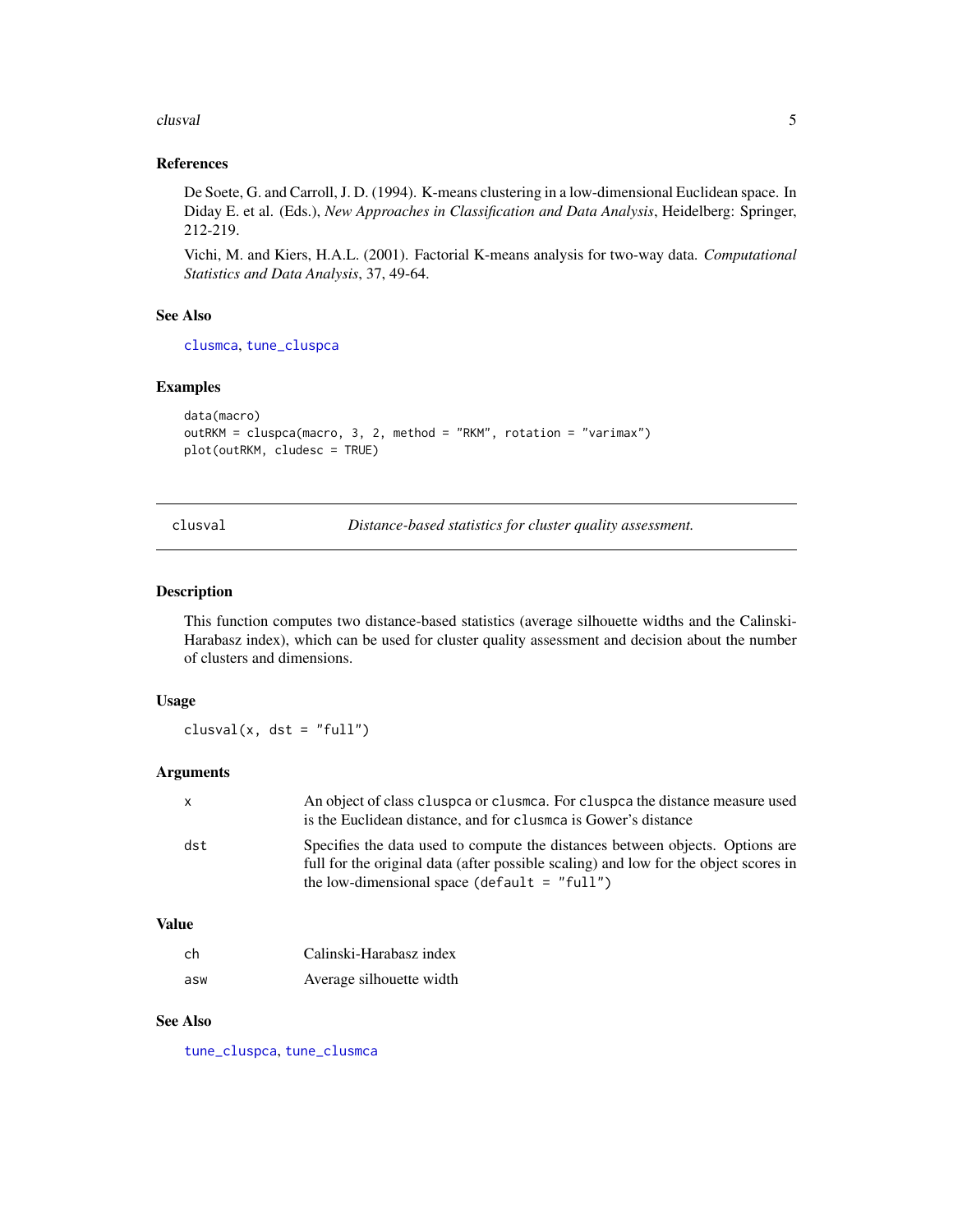#### <span id="page-5-0"></span>Examples

```
data(USArrests, package = "datasets")
outCDR = cluspca(USArrests, 3, 2, alpha = 0.6, rotation = "varimax")
clusval(outCDR, dst = "full")$asw
```
#### cmc *Contraceptive Choice in Indonesia*

#### Description

Data of married women in Indonesia who were not pregnant (or did not know they were pregnant) at the time of the survey. The dataset contains demographic and socio-economic characteristics of the women along with their preferred method of contraception (no use, long-term methods, short-term methods).

#### Usage

data("cmc")

#### Format

A data frame containing 1,437 observations on the following 10 variables.

W\_AGE wife's age in years.

W\_EDU ordered factor indicating the wife's education, with levels "low", "2", "3" and "high".

H\_EDU ordered factor indicating the wife's education, with levels "low", "2", "3" and "high".

NCHILD number of children.

W\_REL factor indicating the wife's religion, with levels "non-Islam" and "Islam".

W\_WORK factor indicating if the wife is working.

H\_OCC ordered factor indicating the husbands occupation, with levels "low", "2", "3" and "high".

SOL ordered factor indicating the standard of living index with levels "low", "2", "3" and "high".

MEDEXP factor indicating media exposure, with levels "good" and "not good".

CM factor indicating the contraceptive method used, with levels "no-use", "long-term" and "short-term".

#### Source

This dataset is part of the 1987 National Indonesia Contraceptive Prevalence Survey and was created by Tjen-Sien Lim. It has been taken from the UCI Machine Learning Repository at [http:](http://archive.ics.uci.edu/ml/) [//archive.ics.uci.edu/ml/](http://archive.ics.uci.edu/ml/).

#### References

Lim, T.-S., Loh, W.-Y. & Shih, Y.-S. (1999). A Comparison of Prediction Accuracy, Complexity, and Training Time of Thirty-three Old and New Classification Algorithms. *Machine Learning*, *40*(3), 203-228.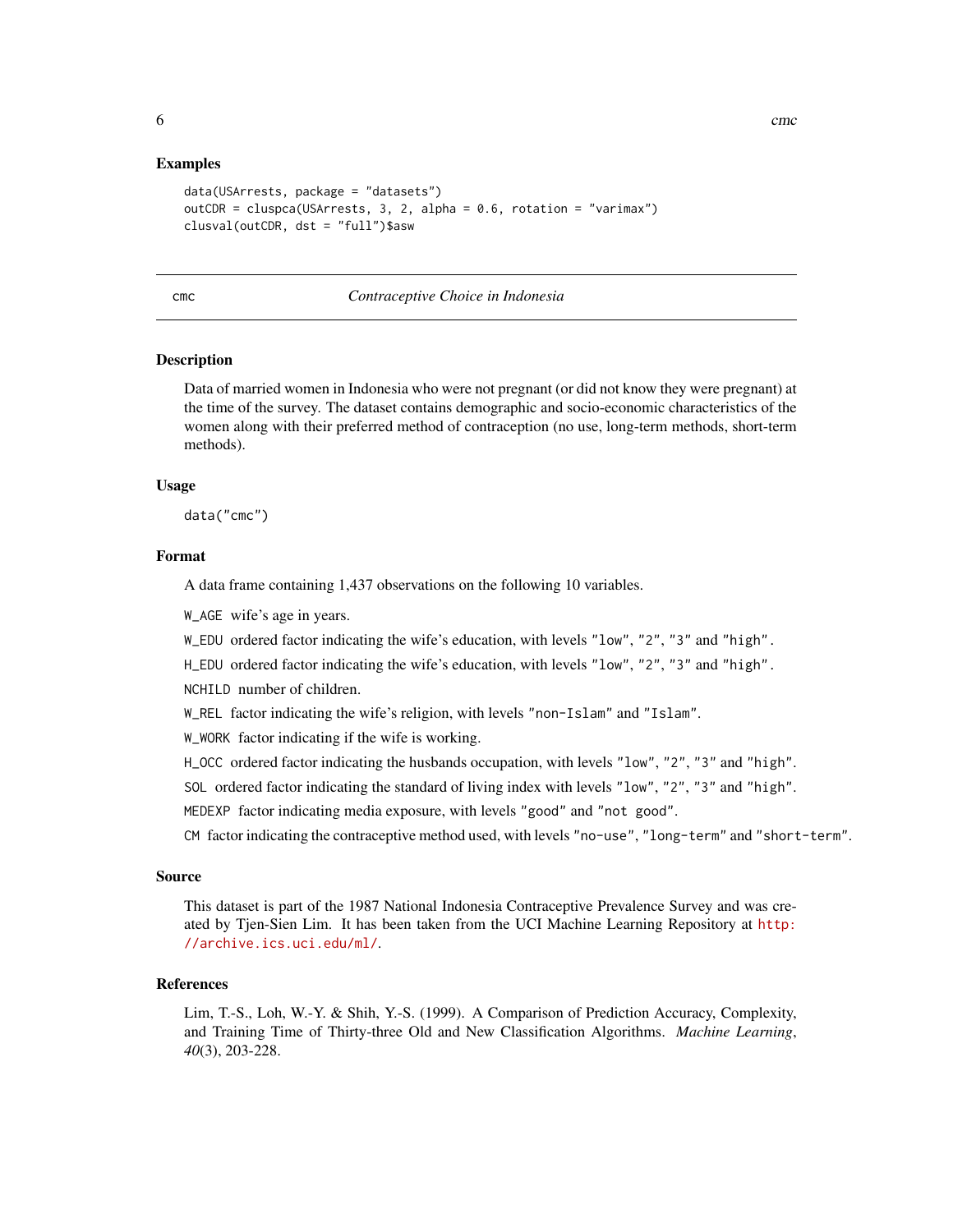#### <span id="page-6-0"></span>Examples

data(cmc)

hsq *Humor Styles*

#### Description

The dataset was collected with an interactive online version of the Humor Styles Questionnaire (HSQ) which assesses four independent ways in which people express and appreciate humor (Martin et al. 2003): affiliative, defined as the benign uses of humor to enhance one's relationships with others; self-enhancing, indicating uses of humor to enhance the self; aggressive, the use of humor to enhance the self at the expense of others; self-defeating the use of humor to enhance relationships at the expense of oneself. The main part of the questionnaire consisted of 32 statements rated from 1 to 5 according to the respondents' level of agreement. Three more questions were included (age, gender and self-reported accuracy of answer). The number of respondents is 993, after removing the cases with missing values in the 32 statements.

#### Usage

data("hsq")

#### Format

A data frame with 993 observations on 35 variables. The first 32 variables are Likert-type statements with 5 response categories, ranging from 1 (strong agreement) to 5 (strong disagreement).

- AF1 I usually don't laugh or joke around much with other people
- AF2 If I am feeling depressed, I can usually cheer myself up with humor
- AF3 If someone makes a mistake, I will often tease them about it
- AF4 I let people laugh at me or make fun at my expense more than I should
- AF5 I don't have to work very hard at making other people laugh I seem to be a naturally humorous person
- AF6 Even when I'm by myself, I'm often amused by the absurdities of life
- AF7 People are never offended or hurt by my sense of humor
- AF8 I will often get carried away in putting myself down if it makes my family or friends laugh
- SE1 I rarely make other people laugh by telling funny stories about myself
- SE2 If I am feeling upset or unhappy I usually try to think of something funny about the situation to make myself feel better
- SE3 When telling jokes or saying funny things, I am usually not very concerned about how other people are taking it
- SE4 I often try to make people like or accept me more by saying something funny about my own weaknesses, blunders, or faults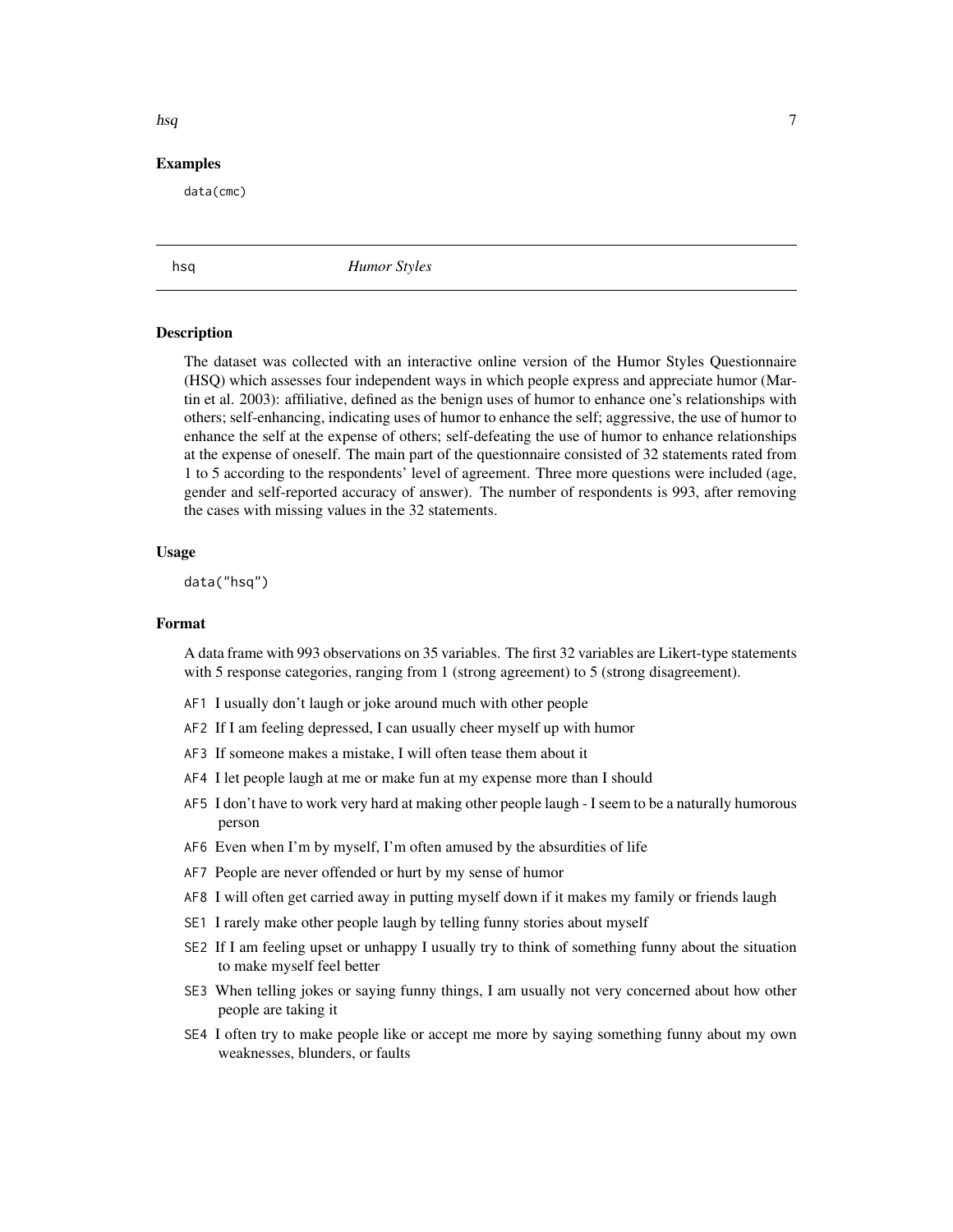- SE5 I laugh and joke a lot with my closest friends
- SE6 My humorous outlook on life keeps me from getting overly upset or depressed about things
- SE7 I do not like it when people use humor as a way of criticizing or putting someone down
- SE8 I don't often say funny things to put myself down
- AG1 I usually don't like to tell jokes or amuse people
- AG2 If I'm by myself and I'm feeling unhappy, I make an effort to think of something funny to cheer myself up
- AG3 Sometimes I think of something that is so funny that I can't stop myself from saying it, even if it is not appropriate for the situation
- AG4 I often go overboard in putting myself down when I am making jokes or trying to be funny
- AG5 I enjoy making people laugh
- AG6 If I am feeling sad or upset, I usually lose my sense of humor
- AG7 I never participate in laughing at others even if all my friends are doing it
- AG8 When I am with friends or family, I often seem to be the one that other people make fun of or joke about
- SD1 I don't often joke around with my friends
- SD2 It is my experience that thinking about some amusing aspect of a situation is often a very effective way of coping with problems
- SD3 If I don't like someone, I often use humor or teasing to put them down
- SD4 If I am having problems or feeling unhappy, I often cover it up by joking around, so that even my closest friends don't know how I really feel
- SD5 I usually can't think of witty things to say when I'm with other people
- SD6 I don't need to be with other people to feel amused I can usually find things to laugh about even when I'm by myself
- SD7 Even if something is really funny to me, I will not laugh or joke about it if someone will be offended
- SD8 Letting others laugh at me is my way of keeping my friends and family in good spirits

#### Source

Martin, R. A., Puhlik-Doris, P., Larsen, G., Gray, J., & Weir, K. (2003). Individual differences in uses of humor and their relation to psychological well-being: Development of the Humor Styles Questionnaire. *Journal of Research in Personality*, *37*(1), 48-75.

#### Examples

data(hsq)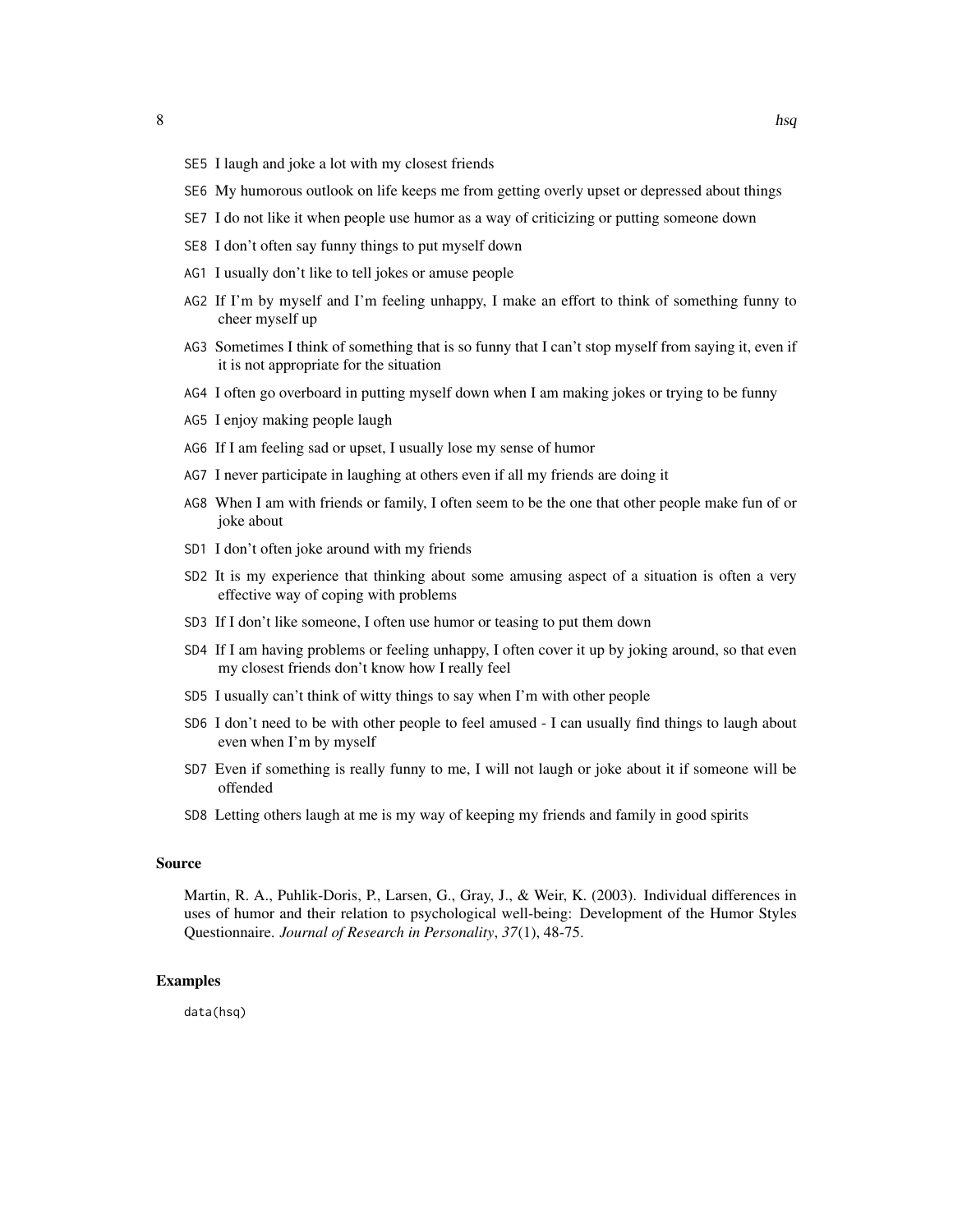<span id="page-8-0"></span>

#### Description

Data on the macroeconomic performance of national economies of 20 countries, members of the OECD (September 1999). The performance of the economies reflects the interaction of six main economic indicators (percentage change from the previous year): gross domestic product (GDP), leading indicator (LI), unemployment rate (UR), interest rate (IR), trade balance (TB), net national savings (NNS).

#### Usage

data(macro)

#### Format

A data frame with 20 observations on the following 6 variables.

GDP numeric

- LI numeric
- UR numeric
- IR numeric
- TB numeric
- NNS numeric

#### Source

Vichi, M. & Kiers, H. A. (2001). Factorial k-means analysis for two-way data. *Computational Statistics & Data Analysis*, *37*(1), 49-64.

<span id="page-8-1"></span>plot.clusmca *Plotting function for* clusmca() *output.*

#### Description

Plotting function that creates a ggplot2 based map of the object scores and a scatter plot of both the attribute scores and the centroids.

#### Usage

```
## S3 method for class 'clusmca'
plot(x, \text{dims} = c(1, 2), \text{disp} = TRUE, \text{cludes} c = FALSE, \text{what} = c(TRUE, TRUE),attlabs = NULL, binary = FALSE, ...)
```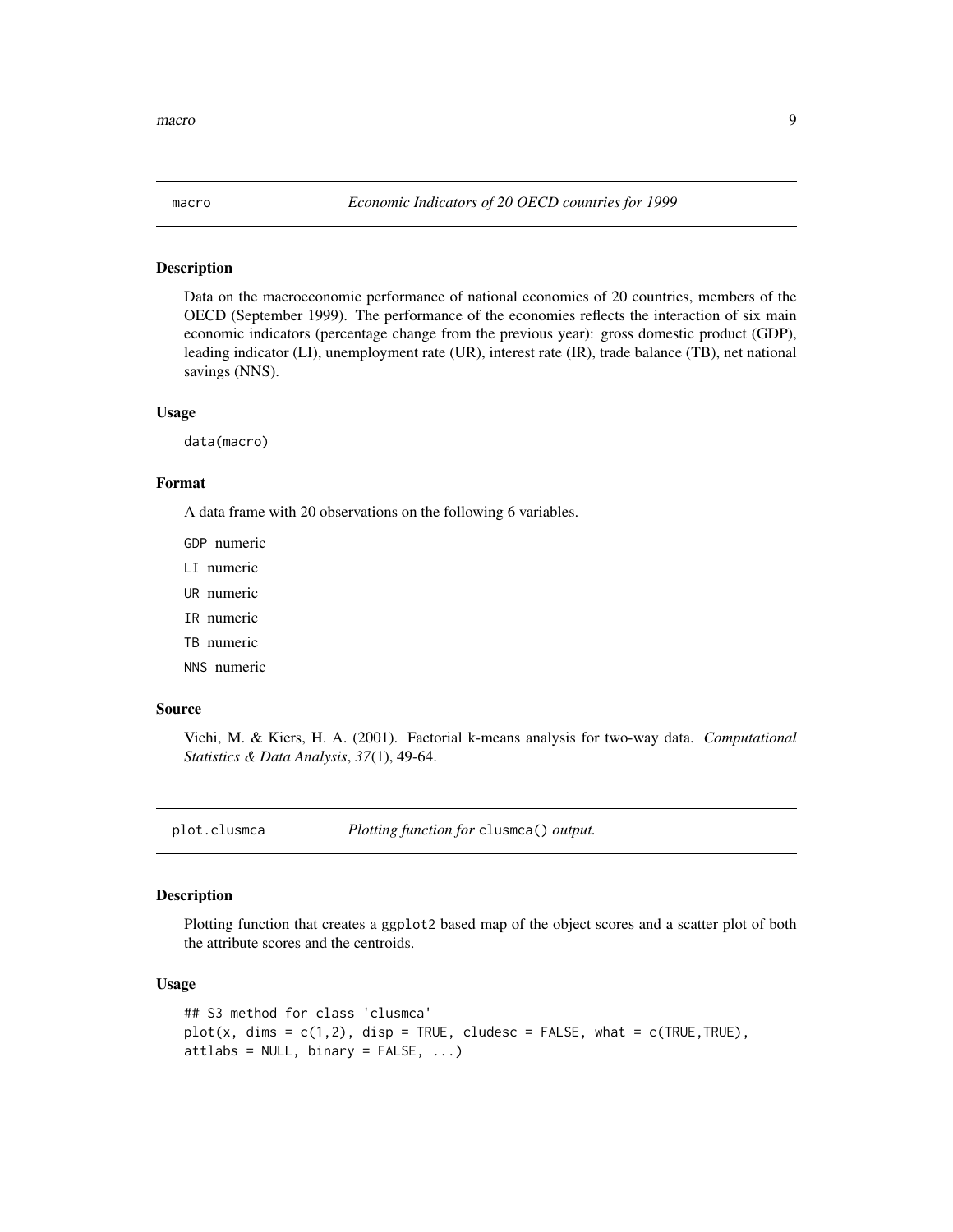#### <span id="page-9-0"></span>Arguments

| X       | Object returned by clusmca()                                                                                                                                                                                                                                                                                                                                                                                                                                                |
|---------|-----------------------------------------------------------------------------------------------------------------------------------------------------------------------------------------------------------------------------------------------------------------------------------------------------------------------------------------------------------------------------------------------------------------------------------------------------------------------------|
| dims    | Numerical vector of length 2 indicating the dimensions to plot on horizontal<br>and vertical axes respectively; default is first dimension horizontal and second<br>dimension vertical                                                                                                                                                                                                                                                                                      |
| disp    | A logical value indicating whether the plots are shown in the R window or saved<br>as PDF files in the working directory (default = $TRUE$ )                                                                                                                                                                                                                                                                                                                                |
| what    | Vector of two logical values specifying the contents of the plots. First entry<br>indicates whether a scatterplot of the objects is displayed in principal coordi-<br>nates. Second entry indicates whether a scatterplot of the attribute categories is<br>displayed in principal coordinates. The default is c(TRUE, TRUE) and the resul-<br>tant plot is a biplot of both objects and attribute categories with gamma-based<br>scaling (see van de Velden et al. (2016)) |
| cludesc | A logical value indicating whether a series of barplots is produced showing the<br>largest (in absolute value) standardized residuals per attribute for each cluster<br>$(detault = FALSE)$                                                                                                                                                                                                                                                                                 |
| attlabs | Vector of attribute labels; if not provided, default labeling is applied                                                                                                                                                                                                                                                                                                                                                                                                    |
| binary  | Vector of attribute labels; if not provided, default labeling is applied                                                                                                                                                                                                                                                                                                                                                                                                    |
| .       | Further arguments to be transferred to clusmca()                                                                                                                                                                                                                                                                                                                                                                                                                            |
|         |                                                                                                                                                                                                                                                                                                                                                                                                                                                                             |

### References

Hwang, H., Dillon, W. R. and Takane, Y. (2006). An extension of multiple correspondence analysis for identifying heterogenous subgroups of respondents, *Psychometrika*, 71, 161-171.

Iodice D' Enza, A. and Palumbo, F. (2013). Iterative factor clustering of binary data. *Computational Statistics*, *28*(2), 789-807.

Van de Velden M., Iodice D' Enza, A. and Palumbo, F. (2016). Cluster correspondence analysis.*Psychometrika* (in press) DOI: 10.1007/s11336-016-9514-0

#### See Also

#### [plot.cluspca](#page-10-1)

#### Examples

```
data("hsq")
outclusMCA = clusmca(hsq[,1:8], 3, 2, method = "iFCB")
plot(outclusMCA, cludesc = TRUE)
```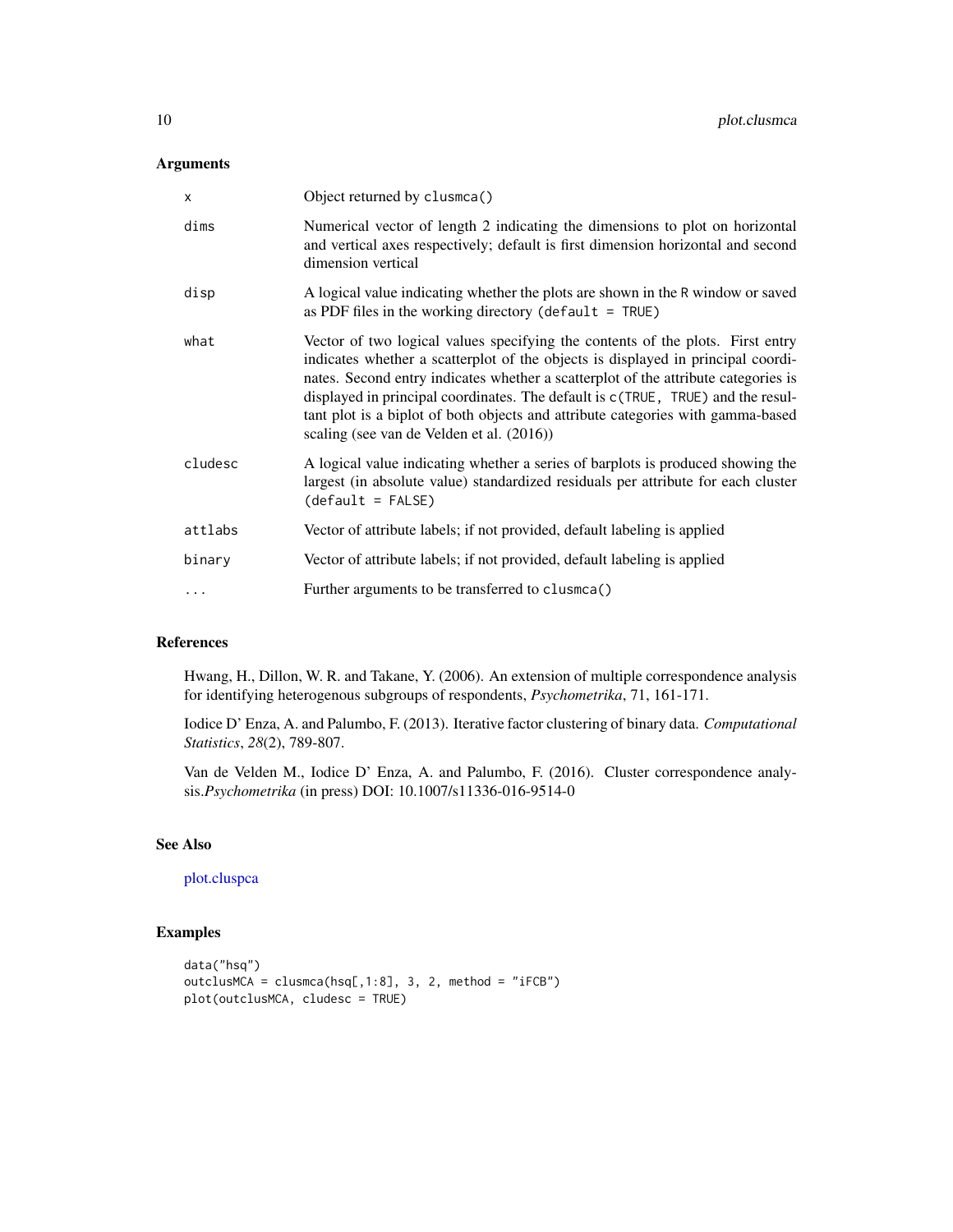<span id="page-10-1"></span><span id="page-10-0"></span>

#### Description

Plotting function that creates a ggplot2 scatterplot of the objects, a correlation circle of the variables or a biplot of both objects and variables.

#### Usage

```
## S3 method for class 'cluspca'
plot(x, \text{dims} = c(1, 2), \text{disp} = TRUE, \text{cludes} = FALSE, \text{what} = c(TRUE, TRUE), ...)
```
#### Arguments

| x       | Object returned by cluspca()                                                                                                                                                                                                                                                                                                         |
|---------|--------------------------------------------------------------------------------------------------------------------------------------------------------------------------------------------------------------------------------------------------------------------------------------------------------------------------------------|
| dims    | Numerical vector of length 2 indicating the dimensions to plot on horizontal<br>and vertical axes respectively; default is first dimension horizontal and second<br>dimension vertical                                                                                                                                               |
| disp    | A logical value indicating whether the plots are shown in the R window or saved<br>as PDF files in the working directory (default $=$ TRUE)                                                                                                                                                                                          |
| what    | Vector of two logical values specifying the contents of the plots. First entry<br>indicates whether a scatterplot of the objects is displayed and the second en-<br>try whether a correlation circle of the variables is displayed. The default is<br>c(TRUE, TRUE) and the resultant plot is a biplot of both objects and variables |
| cludesc | A logical value indicating if a parallel plot showing cluster means is produced<br>$(detault = FALSE)$                                                                                                                                                                                                                               |
| .       | Further arguments to be transferred to cluspca()                                                                                                                                                                                                                                                                                     |

#### References

De Soete, G. and Carroll, J. D. (1994). K-means clustering in a low-dimensional Euclidean space. In Diday E. et al. (Eds.), *New Approaches in Classification and Data Analysis*, Heidelberg: Springer, 212-219.

Vichi, M. and Kiers, H.A.L. (2001). Factorial K-means analysis for two-way data. *Computational Statistics and Data Analysis*, 37, 49-64.

#### See Also

```
plot.clusmca
```
#### Examples

```
data("iris", package = "datasets")
outclusPCA = cluspca(iris[,-5], 3, 2, alpha = 0.3, rotation = "varimax")
table(outclusPCA$cluID,iris[,5])
plot(outclusPCA, cludesc = TRUE)
```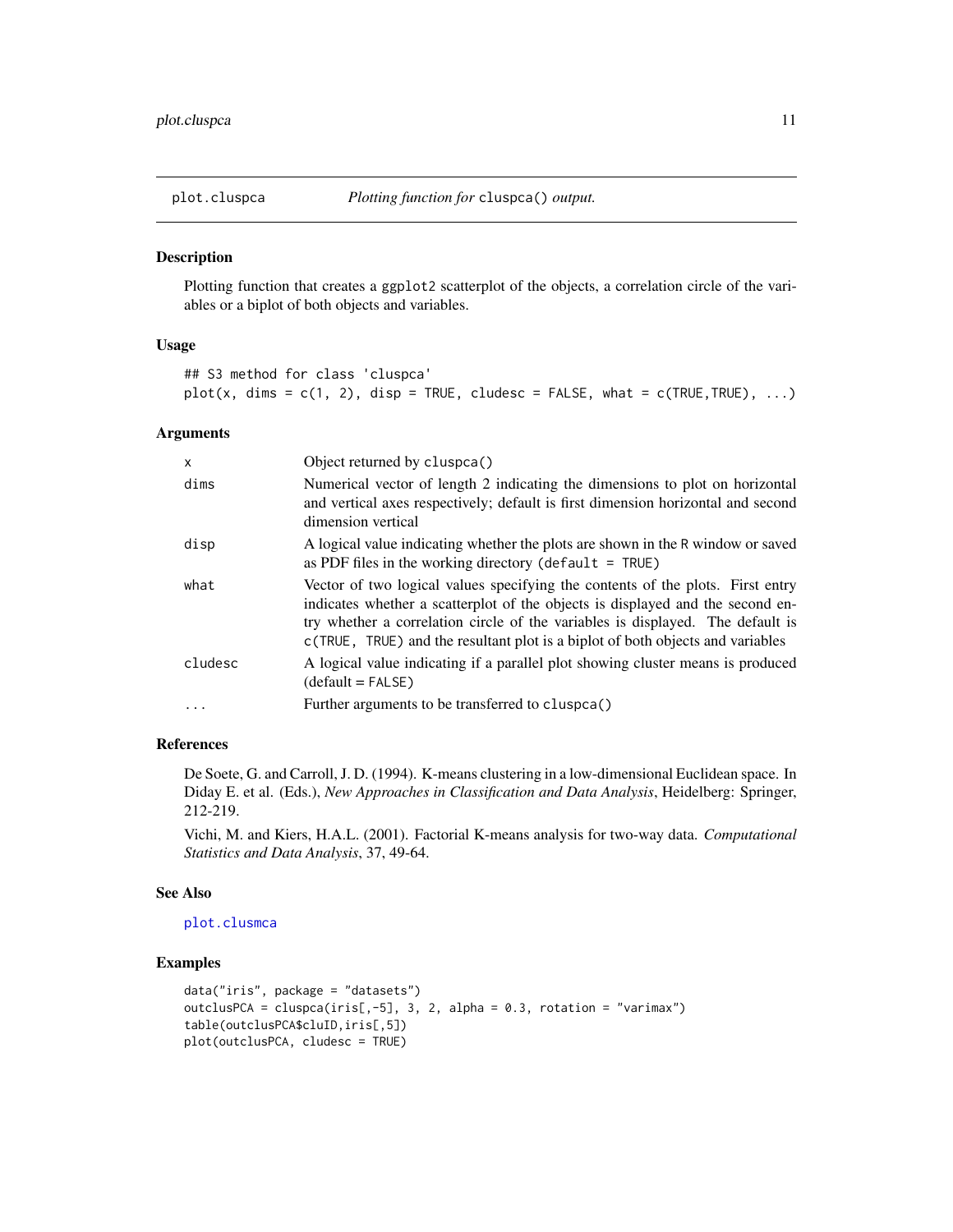#### Description

This function facilitates the selection of the appropriate number of clusters and dimensions for joint dimension reduction and clustering of categorical data.

#### Usage

```
tune_clusmca(data, nclusrange = 2:7, ndimrange = 2:4, method = "clusCA",
criterion = "asw", dst = "full", alpha = .5, nstart = 10,smartStart = NULL, seed = 1234)
```
#### Arguments

| data       | Categorical dataset                                                                                                                                                                                                     |
|------------|-------------------------------------------------------------------------------------------------------------------------------------------------------------------------------------------------------------------------|
| nclusrange | An integer vector with the range of numbers of clusters which are to be com-<br>pared by the cluster validity criteria                                                                                                  |
| ndimrange  | An integer vector with the range of dimensions which are to be compared by a<br>cluster quality criterion                                                                                                               |
| criterion  | One of asw, ch or crit. Determines whether average silhouette width, Calinski-<br>Harabasz index or objective value of the selected method is used (default = $"asw"$ )                                                 |
| dst        | Specifies the data used to compute the distances between objects. Options are<br>full for the original data (after possible scaling) and low for the object scores<br>in the low-dimensional space (default = $"full")$ |
| method     | Specifies the method. Options are MCAk for MCA K-means, iFCB for Iterative<br>Factorial Clustering of Binary variables and clusCA for Cluster Correspondence<br>Analysis ( $default = classCA$ ).                       |
| alpha      | Non-negative scalar to adjust for the relative importance of of MCA and K-<br>means in the solution (default $= .5$ ). Works only in combination with<br>$method = "MCAK".$                                             |
| nstart     | Number of random starts.                                                                                                                                                                                                |
| smartStart | If NULL then a random cluster membership vector is generated. Alternatively, a<br>cluster membership vector can be provided as a starting solution                                                                      |
| seed       | An integer that is used as argument by set. seed() for offsetting the random<br>number generator when smartStart = $NULL$ . The default value is 1234.                                                                  |
|            |                                                                                                                                                                                                                         |

#### Value

| clusmcaobi | The output of the optimal run of the clusmea() function |
|------------|---------------------------------------------------------|
| nclusbest  | The optimal number of cluster                           |
| ndimbest   | The optimal number of dimensions                        |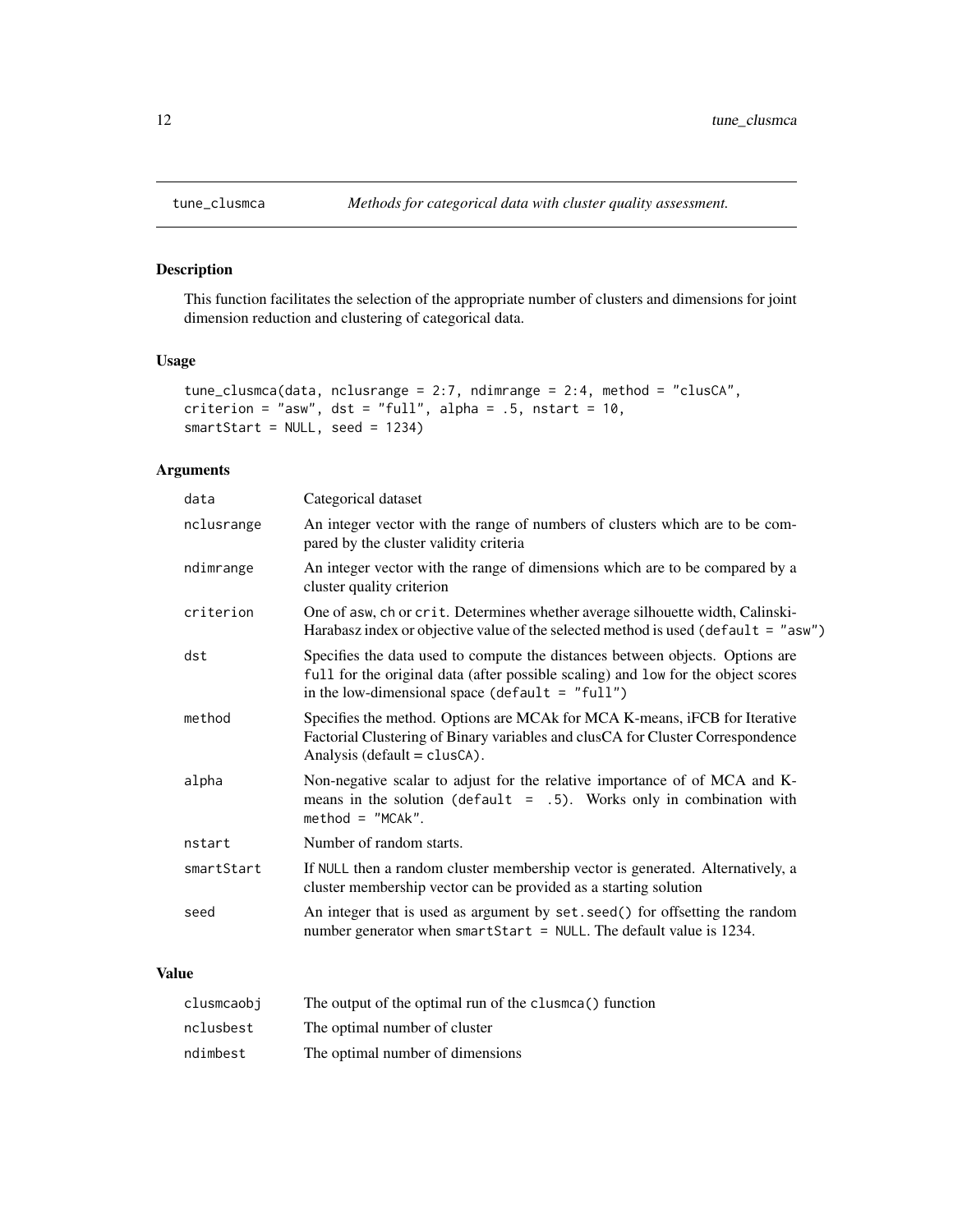<span id="page-12-0"></span>

| critbest | The optimal criterion value for no lusbest clusters and ndimbest dimensions                                      |
|----------|------------------------------------------------------------------------------------------------------------------|
| critgrid | Matrix of size no use and non-<br>ranges of numbers of clusters and numbers of dimensions (values are calculated |
|          | for the number of clusters greater than the number of dimensions; otherwise                                      |

#### See Also

[clusmca](#page-1-1), [tune\\_cluspca](#page-12-1)

values are left blank)

#### Examples

```
data(underwear)
bestclusCA = tune_clusmca(underwear[,2:3], 3:4, 2:3, criterion = "asw", nstart = 20)
plot(bestclusCA$clusmcaobj)
```
<span id="page-12-1"></span>

| tune_cluspca | Methods for continuous data with cluster quality assessment. |  |
|--------------|--------------------------------------------------------------|--|
|              |                                                              |  |

#### Description

This function facilitates the selection of the appropriate number of clusters and dimensions for joint dimension reduction and clustering of continuous data.

#### Usage

```
tune_cluspca(data, nclusrange = 2:7, ndimrange = 2:4, criterion = "asw",
dst = "full", alpha = NULL, method = "RKM", center = TRUE, scale = TRUE,
rotation = "none", nstart = 10, smartStart = NULL, seed = 1234)
```
#### Arguments

| data       | Continuous dataset                                                                                                                                                                                                      |
|------------|-------------------------------------------------------------------------------------------------------------------------------------------------------------------------------------------------------------------------|
| nclusrange | An integer vector with the range of numbers of clusters which are to be com-<br>pared by the cluster validity criteria                                                                                                  |
| ndimrange  | An integer vector with the range of dimensions which are to be compared by the<br>cluster validity criteria                                                                                                             |
| criterion  | One of asw, ch or crit. Determines whether average silhouette width, Calinski-<br>Harabasz index or objective value of the selected method is used (default $=$ "asw")                                                  |
| dst        | Specifies the data used to compute the distances between objects. Options are<br>full for the original data (after possible scaling) and low for the object scores<br>in the low-dimensional space (default $=$ "full") |
| alpha      | Adjusts for the relative importance of the two terms of Clustering and Dimension<br>Reduction; alpha = 1 reduces to PCA, alpha = $0.5$ to reduced K-means, and<br>alpha = $\theta$ to factorial K-means                 |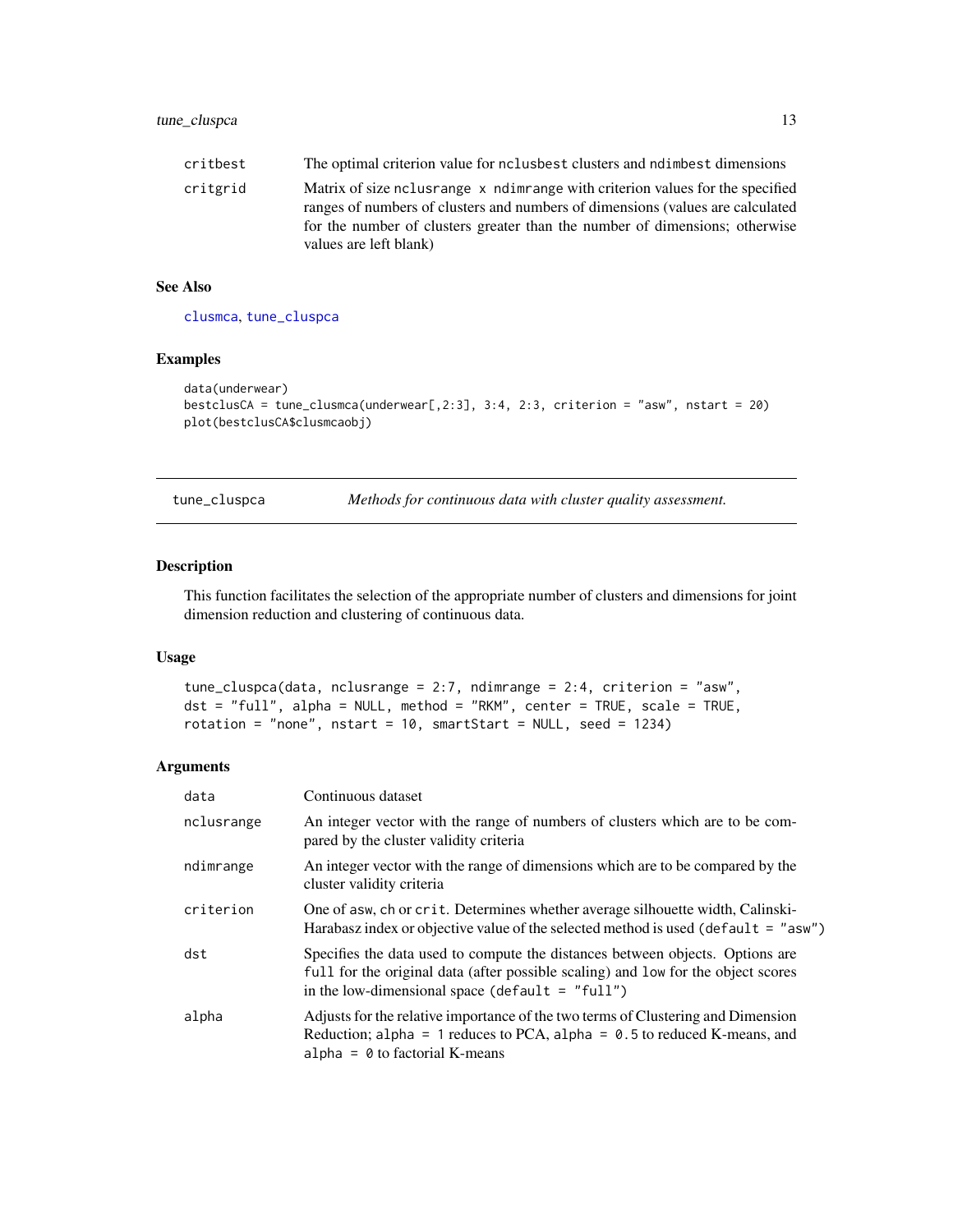<span id="page-13-0"></span>

| method     | Specifies the method. Options are RKM for reduced K-means and FKM for<br>factorial K-means (default $=$ "RKM").                                                                                     |
|------------|-----------------------------------------------------------------------------------------------------------------------------------------------------------------------------------------------------|
| center     | A logical value indicating whether the variables should be shifted to be zero<br>$centered (default = TRUE)$                                                                                        |
| scale      | A logical value indicating whether the variables should be scaled to have unit<br>variance before the analysis takes place ( $default = TRUE$ )                                                     |
| rotation   | Specifies the method used to rotate the factors. Options are none for no rotation,<br>varimax for varimax rotaion with Kaiser normalization and promax for promax<br>rotation (default = $"none"$ ) |
| nstart     | Number of starts                                                                                                                                                                                    |
| smartStart | If NULL then a random cluster membership vector is generated. Alternatively, a<br>cluster membership vector can be provided as a starting solution                                                  |
| seed       | An integer that is used as argument by set. seed() for offsetting the random<br>number generator when smartStart = NULL. The default value is $1234$                                                |
|            |                                                                                                                                                                                                     |

#### Value

| cluspcaobj | The output of the optimal run of the cluspea() function                                                                                                                                                                                                                                                   |
|------------|-----------------------------------------------------------------------------------------------------------------------------------------------------------------------------------------------------------------------------------------------------------------------------------------------------------|
| nclusbest  | The optimal number of cluster                                                                                                                                                                                                                                                                             |
| ndimbest   | The optimal number of dimensions                                                                                                                                                                                                                                                                          |
| critbest   | The optimal criterion value for nclusbest clusters and ndimbest dimensions                                                                                                                                                                                                                                |
| critgrid   | Matrix of size no used as no network of the specified Matrix of size no haim and Matrix of size no have not pe<br>ranges of numbers of clusters and numbers of dimensions (values are calculated<br>for the number of clusters greater than the number of dimensions; otherwise<br>values are left blank) |

#### See Also

[cluspca](#page-2-1), [tune\\_clusmca](#page-11-1)

#### Examples

```
data(macro)
bestRKM = tune_cluspca(macro, 3:4, 2:3, method = "RKM", criterion = "asw", dst = "low")
plot(bestRKM$cluspcaobj)
```
underwear *South Korean Underwear*

#### Description

The dataset comes from a large survey conducted by a South Korean underwear manufacturer in 1997. 664 South Korean consumers were asked to provide responses for three multiple-choice items: attributes when considering a brand of underwear to purchase (15 attributes), preferred brand of underwear (8 brands) and consumer age (3 levels).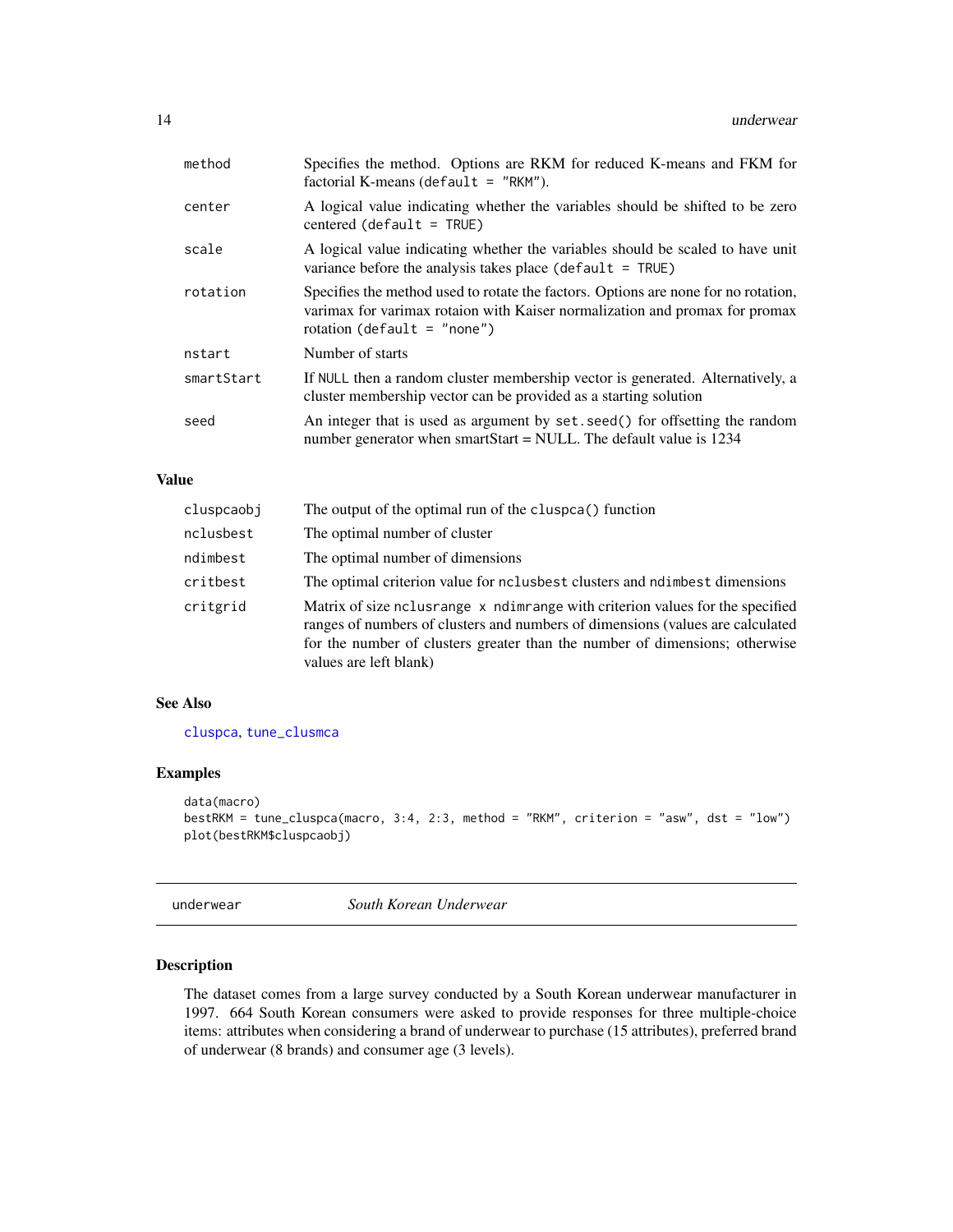#### underwear 15

#### Usage

data(underwear)

#### Format

A data frame with 664 observations on the following variables.

- brand categorical: 1. BYC, 2. TRY, 3. VICMAN, 4. James Dean, 5. Michiko-London, 6. Benetton, 7. Bodyguard, 8. Calvin Klein
- atts categorical: 1. Comfortable, 2. Smooth, 3. Superior fabrics, 4. Reasonable price, 5. Fashionable design, 6. Favorable advertisements, 7. Trendy color, 8. Good design, 9. Various colors, 10. Elastic, 11. Store is near, 12. Excellent fit, 13. Design quality,
	- 14. Youth appeal, 15. Various sizes

age categorical: 1. 10-29, 2. 30-49, 3. 50 and over

#### Source

Hwang, H., Dillon, W. R. & Takane, Y. (2006). An extension of multiple correspondence analysis for identifying heterogenous subgroups of respondents. *Psychometrika*, 71, 161-171.

#### Examples

data(underwear)